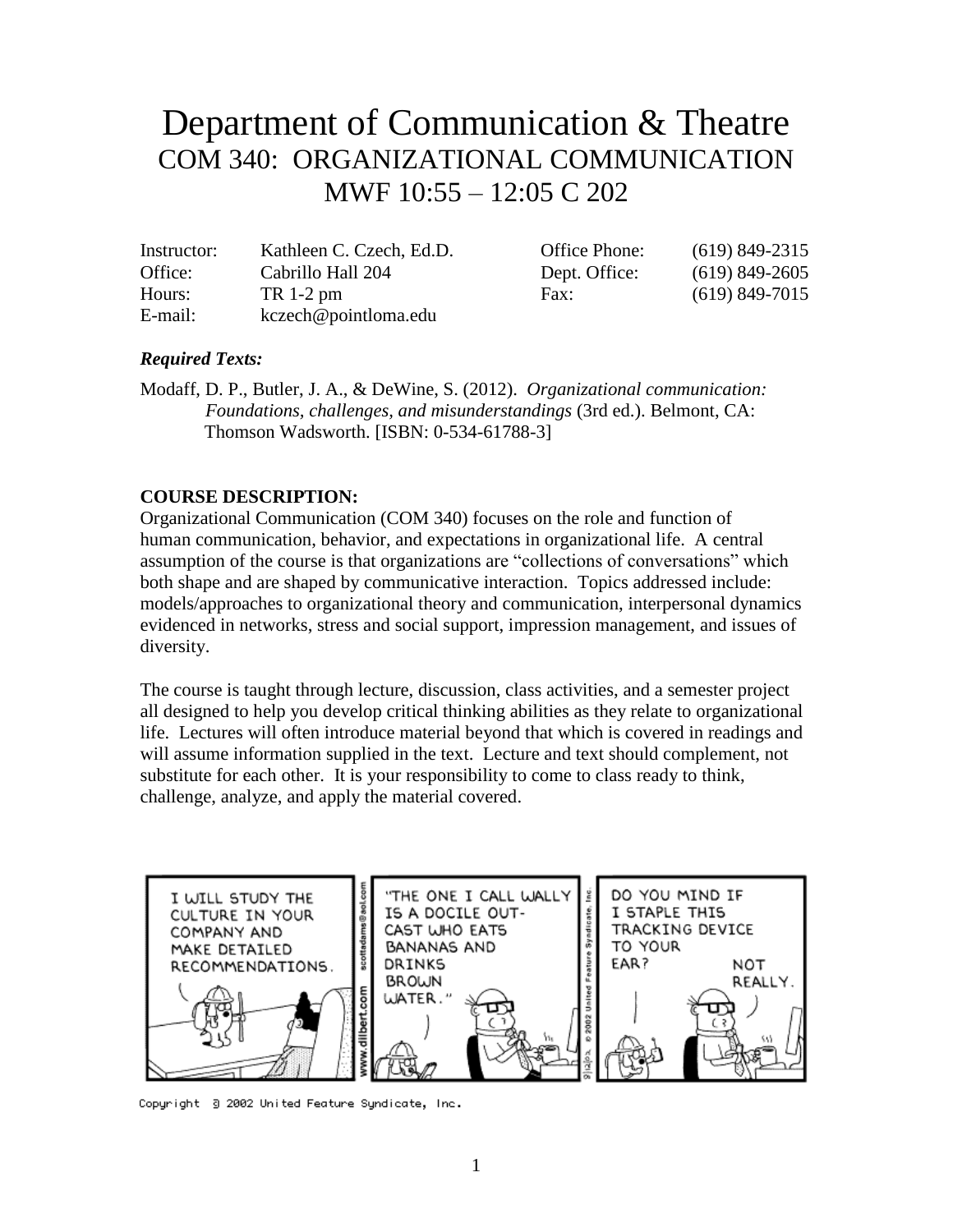#### **Course Learning Outcomes:**

- (1). To gain sophistication with the terms, concepts, and theories of organizational communication.
- (2). To increase understanding and appreciation of the complexities of communication and organizational life.
- (3). To develop competencies in organizational analysis and change strategies.
- (4). To provide opportunities to improve written and oral communication, interpersonal skills, and conceptual and analytical thinking.

#### **Course Assignments:**

All assignments must be typed. Hand written work will not be accepted. Please note that standard font and margins are expected of one inch and 12 point font (New Times Roman). All papers should be double-spaced. There should be no grammatical errors or misspelled words in your assignments. Always proofread your assignments and have someone else proof them too.

All assignments are due on the day specified and on time. Late assignments will not be accepted.

- **Abstract Review** (25 pts): Choose an article from an academic journal that relates to an area of study in which you are interested. The only requirements are that: (1) the topic area must have a direct relationship to organizational communication; (2) the article must be from an academic journal (preferably a communication journal); (3) it must be at least 10 pages in length, exclusive of bibliography and appendices; (4) it should be an article published (or presented at a conference) within the last 10 years; and (5) it must be an *empirically-based, qualitative article*
- **Research Project** (150 pts): Research teams of 3 to 4 will work to produce a qualitative study on an organization of their choice. Students will contact and conduct interviews with the organization. A minimum of 8-10 interviews is required. The team will produce a 15 page scholarly paper reporting their findings.
- **Difficult People Workshops** (50 pts): Each research team will pick a type of difficult person and prepare a 15 minutes presentation/workshop on the topic.
- **Exams** (200 pts): There will be two exams over lecture and text material. Each exam will be worth 100 pts. These exams will be primarily objective in nature with some short answer/essays. The instructor will give a study guide for each exam.
- **Quizzes** (50 pts): Quizzes will be given at the discretion of the instructor at anytime over assigned readings.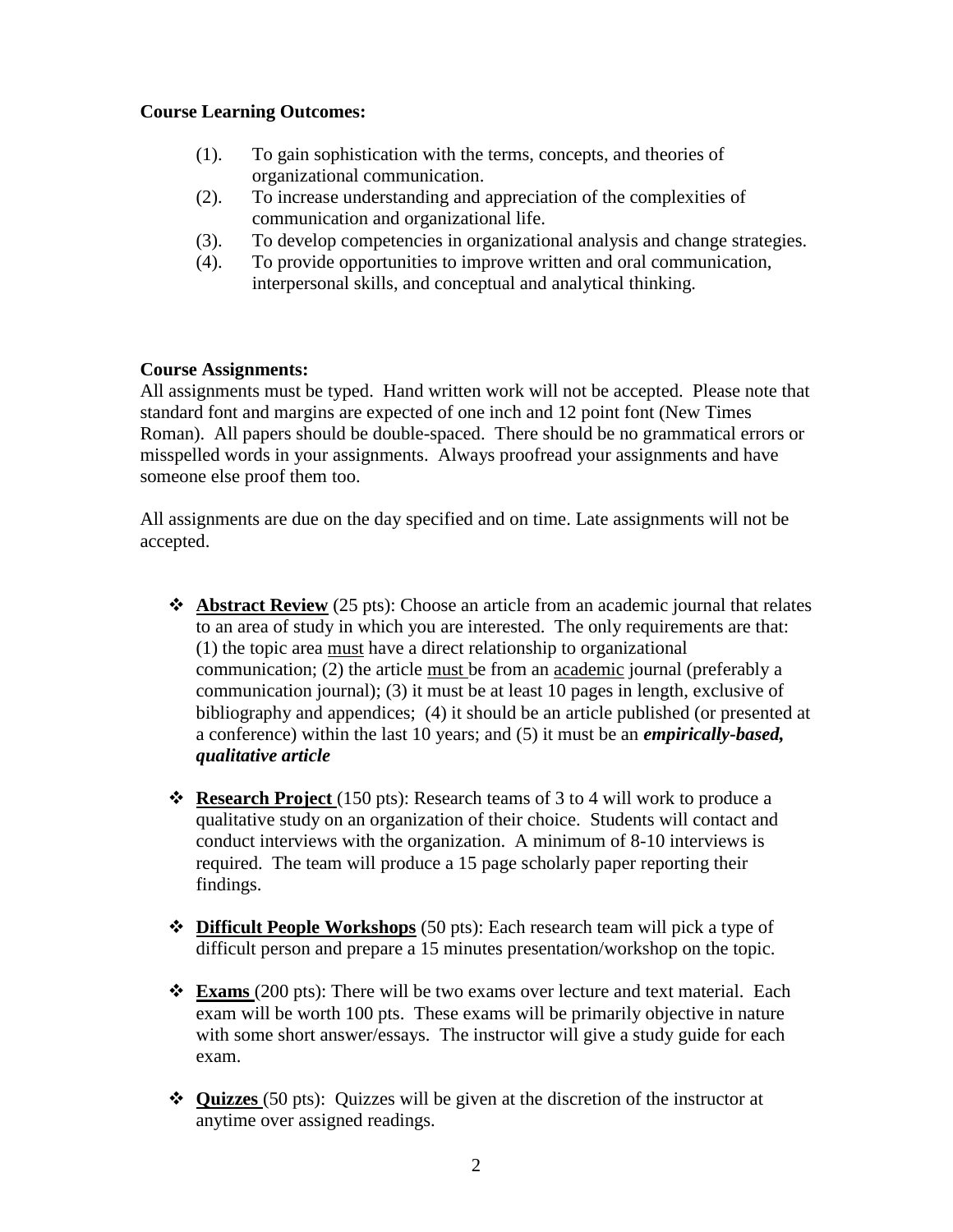#### **Grading:**

|                                      | <b>Points Possible</b> | <b>Your Score</b> |
|--------------------------------------|------------------------|-------------------|
| <b>Abstract Review</b>               | $25$ pts               |                   |
| <b>Research Proposal</b>             | 25 pts                 |                   |
| Exam One                             | $100$ pts              |                   |
| Exam Two                             | $100$ pts              |                   |
| <b>Difficult People Presentation</b> | 50 pts                 |                   |
| <b>Research Paper</b>                | 150 pts.               |                   |
| Quizzes                              | 50 pts.                |                   |
| <b>Total Points</b>                  | 500 pts.               |                   |

#### **Grading Scale:**

| Grade | Percent | <b>Points</b> | Grade | Percent   | <b>Points</b> |
|-------|---------|---------------|-------|-----------|---------------|
| A     | 93-100  | $463 - 500$   | C     | 73-76     | $363 - 382$   |
| $A-$  | $90-92$ | $448 - 462$   | $C-$  | $70-72$   | $348 - 362$   |
| $B+$  | 87-89   | $433 - 447$   | $D+$  | 67-69     | $333 - 347$   |
| B     | 83-86   | $413 - 432$   | D     | 63-66     | $313 - 332$   |
| $B -$ | 80-82   | $398 - 412$   | D-    | $60 - 62$ | $298 - 312$   |
| $C+$  | 77-79   | $383 - 397$   | F     | $0-59$    | $0 - 297$     |

### **Grading Standards:**

- "A's"……..are awarded for work that is highly exceptional and goes beyond all minimal requirements.
- "B's"……..are awarded for work that is above average and goes beyond minimal requirements.
- "C's"……..are awarded for work that meets basic standards and requirements.

"D's"……..are awarded for below average work that usually lacks minimal requirements.

"F's"……..are awarded for work that clearly does not meet minimal standards, or is not completed.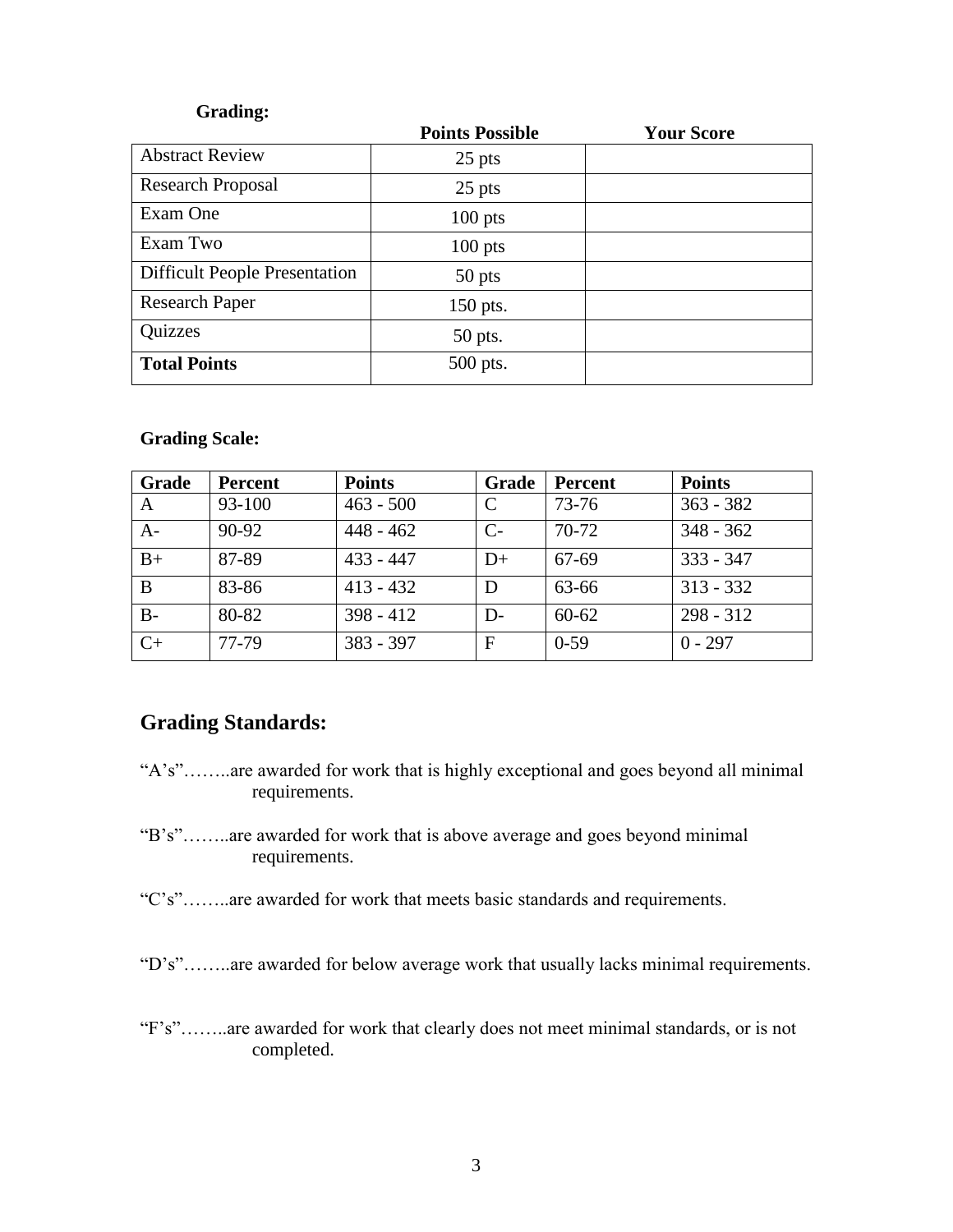### **Grade Concerns:**

If you feel that you were unjustly evaluated on any assignment, please talk with me within 1 week after the assignment has been returned. An appeal is welcome by scheduling an appointment or coming to my office hours. Do NOT approach me immediately after a grade has been returned in class. Please come with a well reasoned and written explanation of why the grade should be changed, and I will be happy to discuss it with you. Please note: Asking for an appeal and defending your case does not secure, nor imply a change of grade. If at any point during the course you are concerned with your overall class grade or other issues in the course, please feel free to make an appointment or stop by my office. I want to help you learn and succeed in this course.

### **Attendance Policy:**

This course is a course in communication and presentation. In order to do both you must be present in class regularly. Therefore, attendance will be taken every class period. Each student is allotted 2 excused/unexcused absences for the semester. Upon the third absence the students FINAL grade will be lowered a half step. This means if you are getting a B in the class your grade will be dropped to a B-. For each subsequent absence the FINAL grade will continue to drop a half grade step each time! The only excused absence is one that is university approved. There for if you are ill or have to take a friend to the airport this does not count as excused and will be counted as an absence. In addition attendance in class means that you are attending to the class. Sleeping in class, excessive texting or talking during class will count as an absence for that day.

In the tragic event that you do miss class please get notes from someone in the class. **Do NOT ask me for notes.** You will be expected to get notes, handouts, and assignments from someone in class. Please do not ask me for my lecture notes!! You are responsible for missed material and should try to make a friend or two in this class that you can count on. In addition I do not post lecture material or power point presentations on e-class.

### **Make-ups & Extra Credit:**

All assignments are due on the date specified in the syllabus. I am not responsible for turning in your assignments on time – YOU ARE! In the event of an unexpected and unavoidable scheduling conflict, it is your responsibility to make prior arrangements (well in advance) with me to resolve the problem. Excuses after the assignment dates are unacceptable with the exception of extreme circumstances. Extra credit is not available, so please do well on the assignments in the course.

### **Academic Dishonesty:**

Academic dishonesty is the act of presenting information, ideas, and/or concepts, as one's own when in reality they are the results of another person's creativity and effort. Therefore, cheating and/or plagiarism of any kind will not be tolerated. Academic dishonesty will result in a failing grade for the course.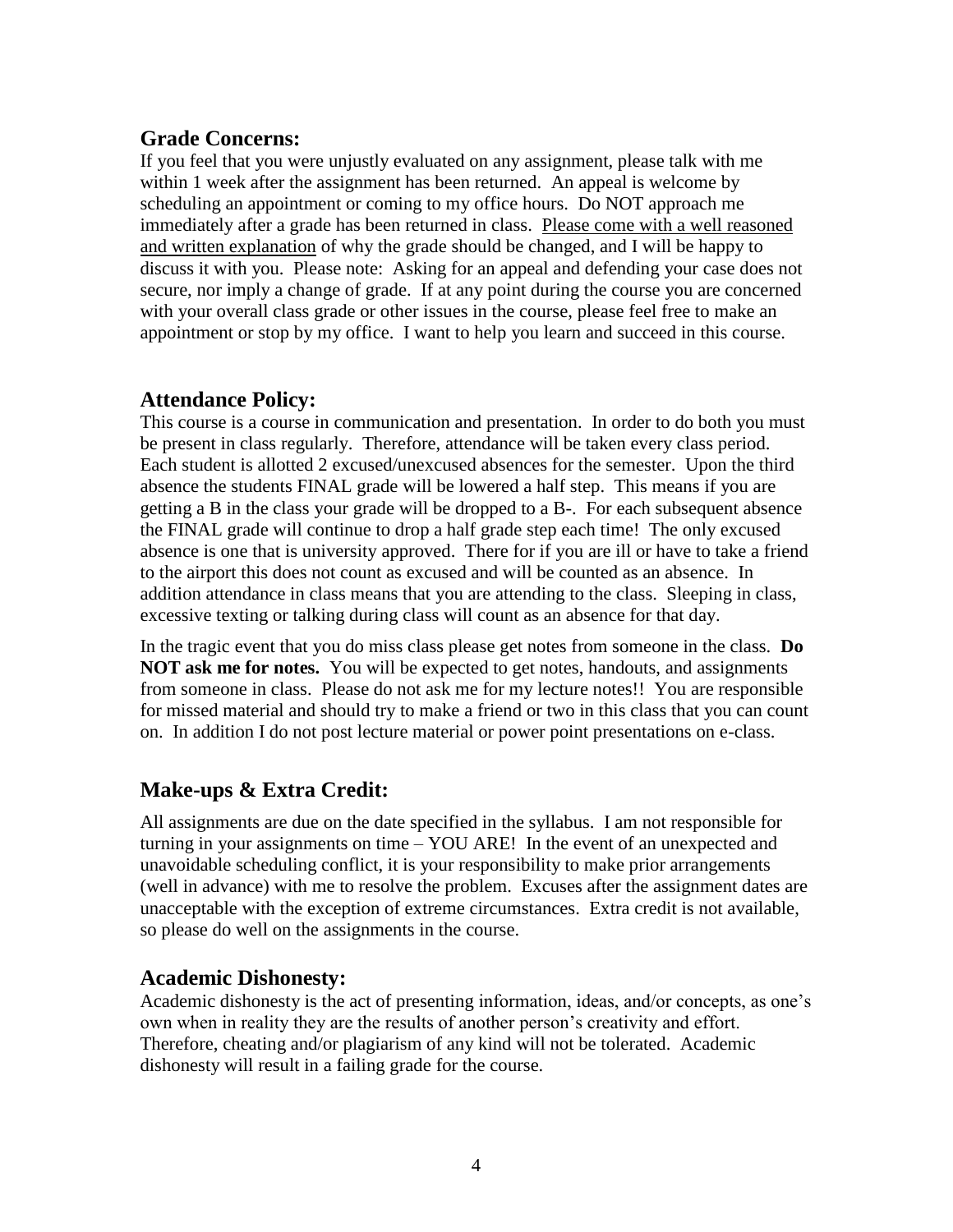### **Classroom Conduct:**

While I enjoy a relaxed classroom atmosphere, with lots of discussion and jokes, disrespect will not be tolerated. This means respect towards your peers as well as your instructor. Do not speak rudely to others or the professor. I appreciate a lively and bit disordered class that allows communication to happen. Your participation is highly encouraged in class and can even affect your attendance grade. While the course will encounter lots of opinions and views, it is everyone's responsibility to keep an open mind, and avoid character attacks, stereotypes, and racist or sexist language. You are welcome to challenge ideas in class, but must do so in a manner of the utmost respect!!

### **Presentations:**

Please remember that attendance is mandatory for all on these days!! Presentations can be a nervous experience for some. Please NEVER walk in on a presentation under any circumstances. Do not leave either, but simply wait until you hear applause and then enter the classroom quietly and quickly. Furthermore, when presentations are occurring this is not the time to talk with your neighbor, read the paper, rearrange your backpack, or text message someone.

### **Appearance:**

Your physical appearance on presentation days is important. You should be neatly groomed and dressed in a way that suggests you expect to be taken seriously. **At a minimum** this means a dress shirt and dress slacks for men, and dress skirt or dress slacks and blouse for women. Please do not wear hats, tennis shoes, shorts, or chew gum during your presentations. Physical appearance has been shown to affect the credibility of public speakers and as a result will also affect yours in this class!

### **Academic Accommodations***:*

All students are expected to meet the minimum standards for this course as set by the instructor. Students with learning disabilities who may need accommodations should first discuss options and services available to them in the Academic Support Center (ASC) during the first two weeks of the semester. The ASC, in turn will contact professors with official notification and suggested classroom accommodations, as required by federal law. Approved documentation must be provided by the student and placed on file in the ASC prior to the beginning of the semester.

### **Technology:**

The use of electronic devices during class is NOT permitted. This includes cell phones, i-pods, and laptops! This means you should bring something else to take notes on! Students are not permitted to listen to music while taking a test or to use their cell phones during tests. Continued use of technological devices during class will result in an absence for that class period.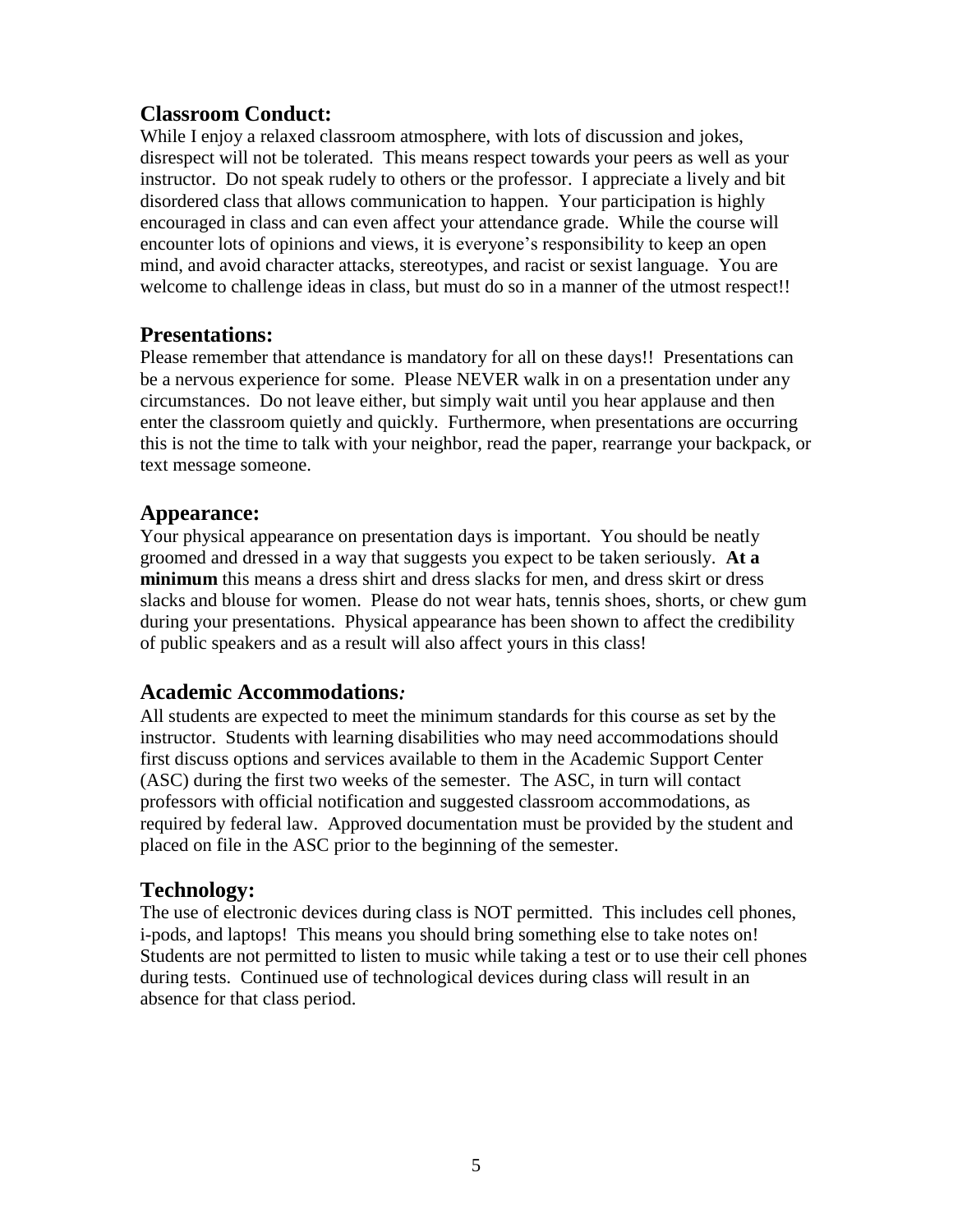# **Daily Syllabus**

| <b>Date</b>  | <b>Discussion/Activity</b>                                        | <b>Readings</b> |
|--------------|-------------------------------------------------------------------|-----------------|
| T Jan. 13    | Introduction to Org Com                                           |                 |
| W Jan. 14    | Defining Organizational Communication                             | Chp.1           |
| F Jan. 16    | Perrow Article on Canvas                                          |                 |
| M Jan. 19    | MLK Day - No Class                                                |                 |
| W Jan. 21    | Communication in Organizations                                    |                 |
| F Jan. 23    | <b>Abstract Assignment</b>                                        |                 |
| M Jan. 26    | <b>Classical Models of Organization</b>                           | Chp. 2          |
| W Jan. 28    | Human Relations & Resource Models                                 | Chp.3           |
| F Jan. 30    | <b>Case Study Groups</b>                                          |                 |
| M Feb. 2     | <b>Systems Models</b><br><b>Abstract Assignment Due!</b>          | Chp.4           |
| W Feb. 4     | Social Psychology of Organizations                                |                 |
| F Feb. 6     | Weick Article on Canvas – Cause Maps                              |                 |
| M Feb. 9     | Social Psychology of Organizations                                |                 |
| W Feb. 11    | <b>Organizational Culture</b>                                     | Chp. 5          |
| F Feb. 13    | Exam One Prep                                                     |                 |
| M Feb. 16    | <b>Organizational Culture</b>                                     |                 |
| W Feb. 18    | <b>EXAM ONE</b>                                                   |                 |
| Feb. 20<br>F | <b>Case Study Groups</b>                                          |                 |
| M Feb. 23    | <b>Qualitative Research</b>                                       |                 |
| Feb. 25<br>W | <b>Organization Assimilation</b><br><b>Research Proposal Due!</b> | Chp. 7          |
| Feb. 27<br>F | Interviews                                                        |                 |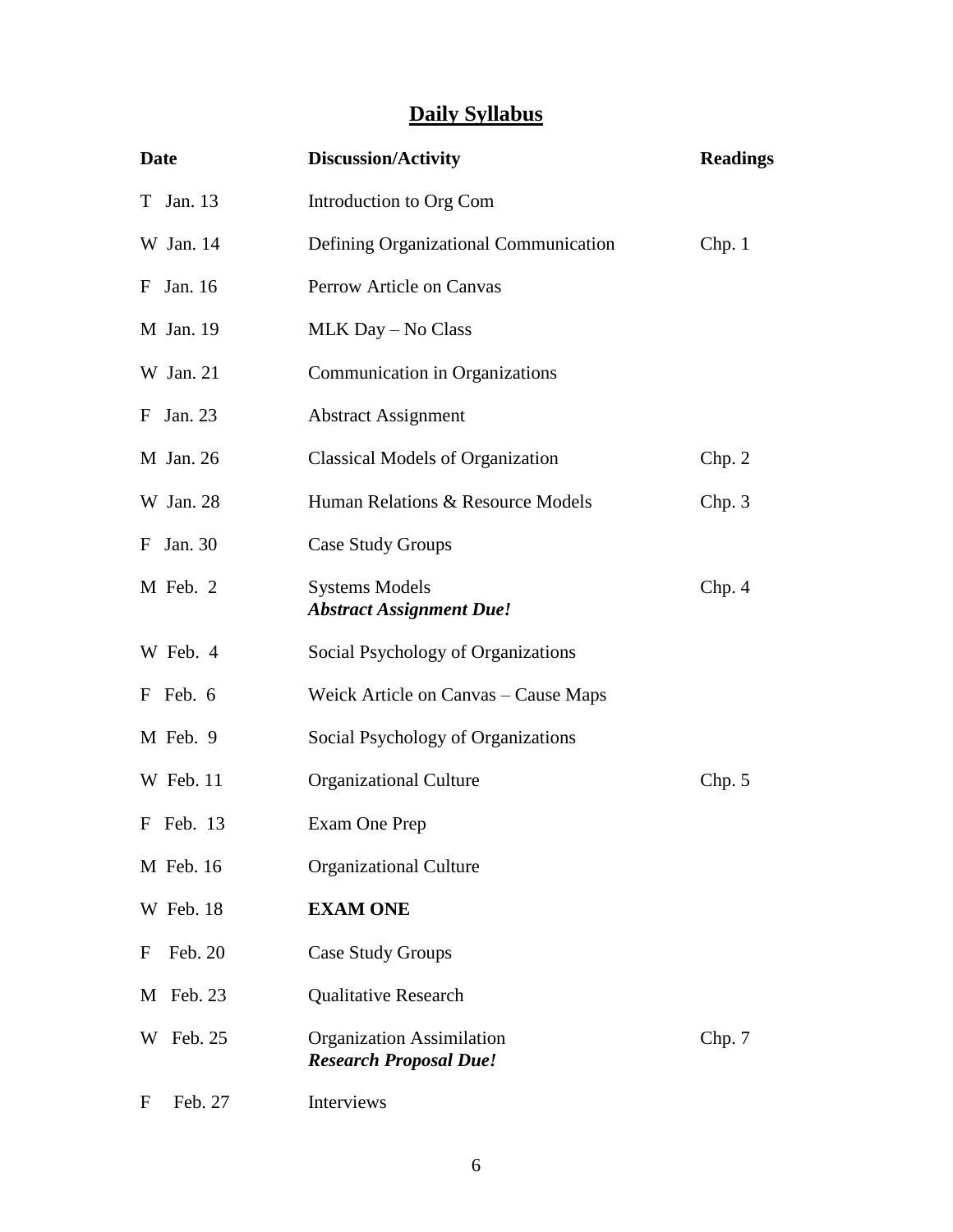# **Daily Syllabus**

| Date          | <b>Discussion/Activity</b>            | <b>Readings</b> |
|---------------|---------------------------------------|-----------------|
| M Mar. 2      | Information, Networks, Grapevines     | Chp. 8          |
| W Mar. 4      | Information, Networks, Grapevines     |                 |
| F Mar. 6      | <b>Research Groups</b>                |                 |
| M-F Mar. 9-13 | Spring Break – No Class               |                 |
| M Mar. 16     | <b>Impression Management</b>          | Chp. 10         |
| W Mar. 18     | Interviewing                          |                 |
| F Mar. 20     | Interviews                            |                 |
| M Mar. 23     | Power in Organizations                | Chp. 9          |
| W Mar. 25     | Power in Organizations                |                 |
| F Mar. 27     | <b>Difficult People Groups</b>        |                 |
| M Mar. 30     | Social Support & Stress               | Chp. 13         |
| W Apr. 1      | Stress & Burnout                      |                 |
| F-M Apr. 3-6  | Easter Break - No Class               |                 |
| W Apr. 8      | <b>Emotional Intelligence</b>         |                 |
| F Apr. 10     | Exam Two Prep                         |                 |
| M Apr. 13     | <b>EXAM TWO</b>                       |                 |
| W Apr. 15     | <b>Difficult People Presentations</b> |                 |
| F Apr. 17     | <b>Research Groups</b>                |                 |
| M Apr. 20     | <b>Difficult People Presentations</b> |                 |
| W Apr. 22     | <b>Difficult People Presentations</b> |                 |
| Apr. 24<br>F  | <b>Research Groups</b>                |                 |